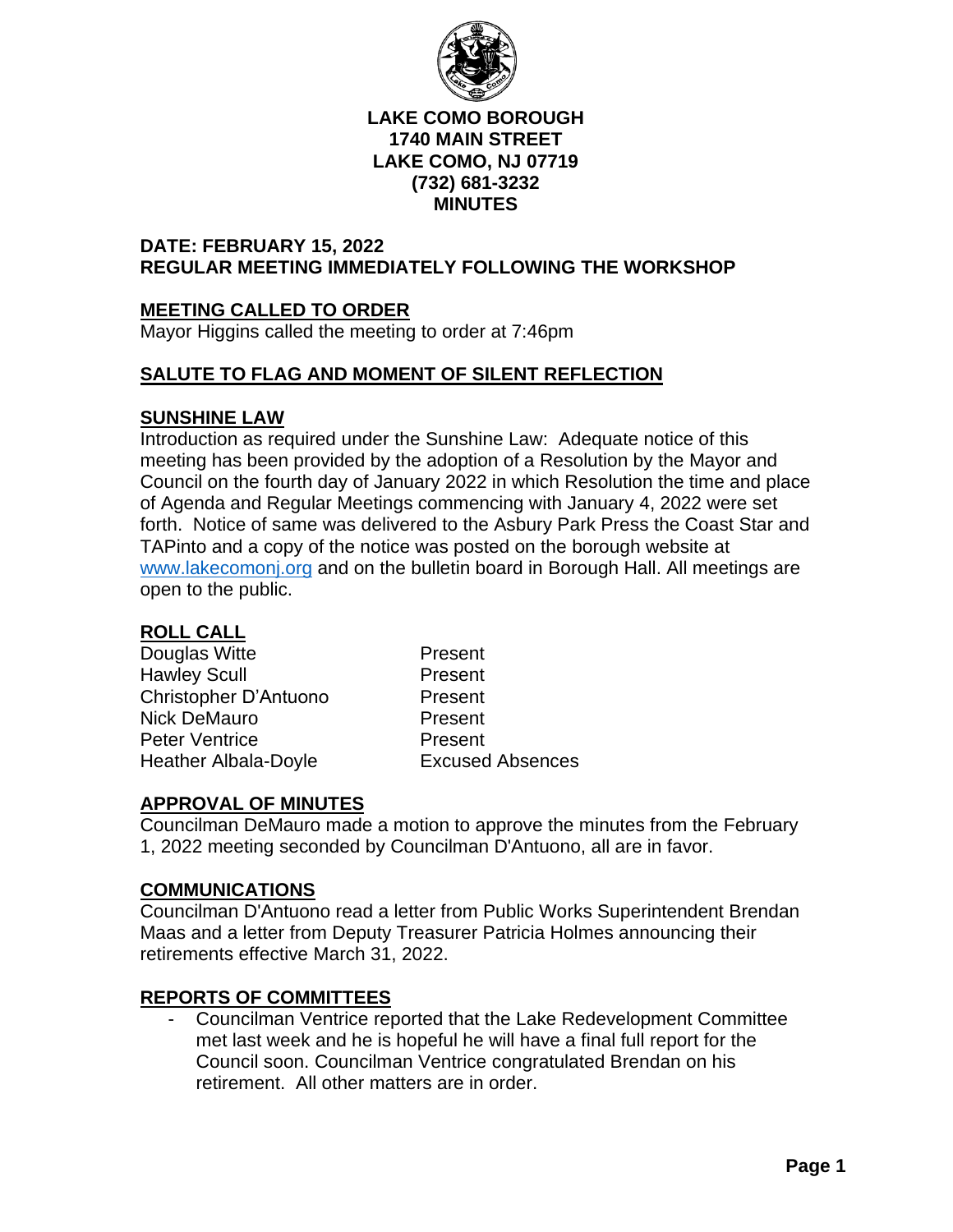- Councilman DeMauro congratulated Brendan, stating he was great to work with and wished him the best of luck on his retirement. Councilman DeMauro reported that Borough Administrator Drew Huisman has done a phenomenal job looking into the ongoing EMS issue and believes a solution is coming shortly.
	- o Chief Scott reported that beginning February 1, 2022, all Belmar officers are equipped with body-worn cameras that will be on when they have any interactions with the public. Chief Scott congratulated Brendan on his retirement.
- All other matters are in order.
- Councilman D'Antuono reported that the street signs for the changes made with the traffic flow and parking ordinance amendments are on order. Mayor Higgins asked if the residents on the affected streets will be notified and Councilman D'Antuono responded that they will be. Councilman D'Antuono congratulated Brendan on his retirement and he knows how much Brendan has done for the town and how much he does behind the scenes. Councilman D'Antuono also congratulated Patty Holmes on her retirements stating she was the first member on the community to welcome him to the town since he was the one that bought her house and is now raising his family there. All other matters are in order.
- Councilwoman Scull congratulated Brendan and thanked him for being so helpful to everyone whenever they need him and wish him and Patty the best. All other matters are in order.
- Councilman Witte reported that all is in order under the finance committee and wished Patty the best of luck in her retirement. Councilman Witte thanked Brendan for everything he has done for Lake Como and for all his hard work over his time here. All other matters are in order.
- Mayor Higgins congratulated Brendan stating he is a very familiar face in this town and wished them the best of luck. Mayor Higgins also congratulate Patty on her retirement as well. Mayor Higgins thanked the Council for all they have done on their committees daily. He appreciates all they are doing for the town. All other matters are in order.

#### **UNFINISHED BUSINESS**

No Unfinished Business

#### **PUBLIC COMMENTS ON NEW BUSINESS & CONSENT AGENDA**

Councilwoman Scull made a motion to open the meeting to the public, seconded by Councilman DeMauro, all are in favor.

No public comments on New Business or the Consent Agenda

Councilman Witte made a motion to close the meeting to the public, seconded by Councilman DeMauro, all are in favor.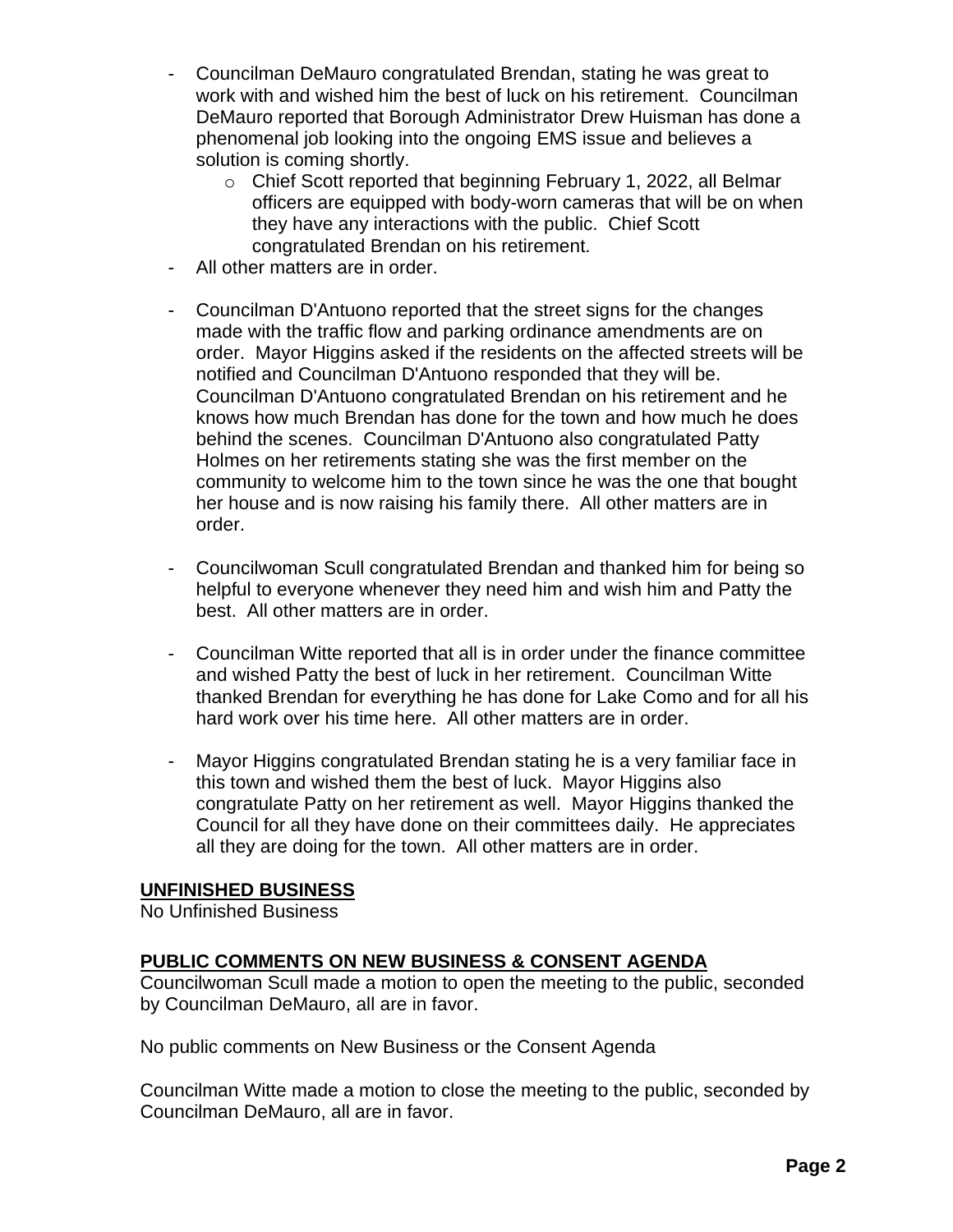## **CONSENT AGENDA**

All items listed under this section are considered to be routine by the Borough Council and will be enacted by one motion. There will be no separate discussion on these items. If discussion is desired, that item will be removed from the Consent Agenda and will be considered separately.

Raffle License 2022-02 Jersey Shore Jazz & Blues Foundation 50/50

Raffle License 2022-03 Jersey Shore Jazz & Blues Foundation 50/50

Resolution 2022-72 Executive Session – Contractual Matters

Councilman Witte made a motion to approve the items on the Consent Agenda, seconded by Councilwoman Scull, all are in favor.

#### **NEW BUSINESS**

Resolution 2022-69 Payment of Bills Offered by Councilman Ventrice, seconded by Councilman DeMauro, roll call vote as follows: Yes: Councilmember Witte, Scull, D'Antuono, DeMauro and Ventrice No: None Abstain: None Absent: Councilwoman Albala-Doyle

Resolution 2022-70 Centennial Celebration Account Dedication by Rider Offered by Councilman Witte, seconded by Councilwoman Scull, roll call vote as follows: Yes: Councilmember Witte, Scull, D'Antuono, DeMauro and Ventrice No: None Abstain: None Absent: Councilwoman Albala-Doyle

Resolution 2022-71 Appointing Public Works Employee Offered by Councilman D'Antuono, seconded by Councilman Witte, roll call vote as follows: Yes: Councilmember Witte, Scull, D'Antuono, DeMauro and Ventrice No: None Abstain: None Absent: Councilwoman Albala-Doyle

Ordinance 2022-967 Second Reading and Public Hearing Ordinance Creating and Funding of a Separate Position of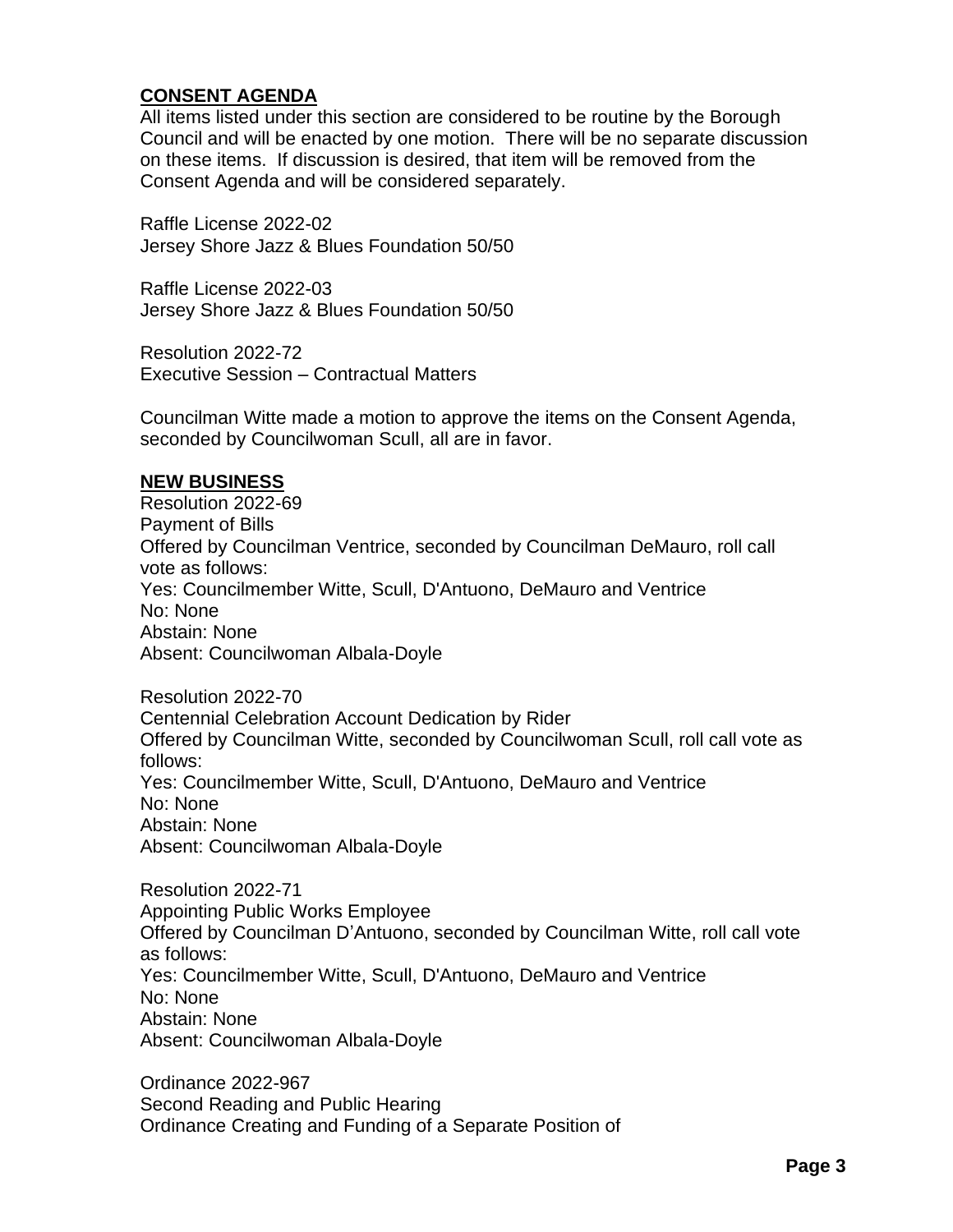Borough Administrator for the Borough of Lake Como Offered by Councilwoman Scull and seconded by Councilman Witte. No public comments on this ordinance. Roll call vote as follows: Yes: Councilmember Witte, Scull, D'Antuono, DeMauro and Ventrice No: None Abstain: None Absent: Councilwoman Albala-Doyle Ordinance 2022-968 Second Reading and Public Hearing CAP Rate Ordinance Offered by Councilman Witte and seconded by Councilwoman Scull. No public comments on this ordinance. Roll call vote as follows: Yes: Councilmember Witte, Scull, D'Antuono, DeMauro and Ventrice No: None Abstain: None Absent: Councilwoman Albala-Doyle Ordinance 2022-969 Second Reading and Public Hearing Special Events Ordinance Amendments Offered by Councilman D'Antuono and seconded by Councilman Witte. No public comments on this ordinance. Roll call vote as follows: Yes: Councilmember Witte, Scull, D'Antuono, DeMauro and Ventrice No: None Abstain: None Absent: Councilwoman Albala-Doyle Ordinance 2022-970 Amending Zoning Ordinance First Reading and Introduction Offered by Councilman Witte, seconded by Councilman Ventrice, roll call vote as follows: Yes: Councilmember Witte, Scull, D'Antuono, DeMauro and Ventrice No: None Abstain: None Absent: Councilwoman Albala-Doyle

#### **PUBLIC COMMENTS**

Councilman Witte made a motion to open the meeting to the public, seconded by Councilwoman Scull, all are in favor.

No Public Comments

Councilwoman Scull made a motion to close the meeting to the public, seconded by Councilman DeMauro, all are in favor.